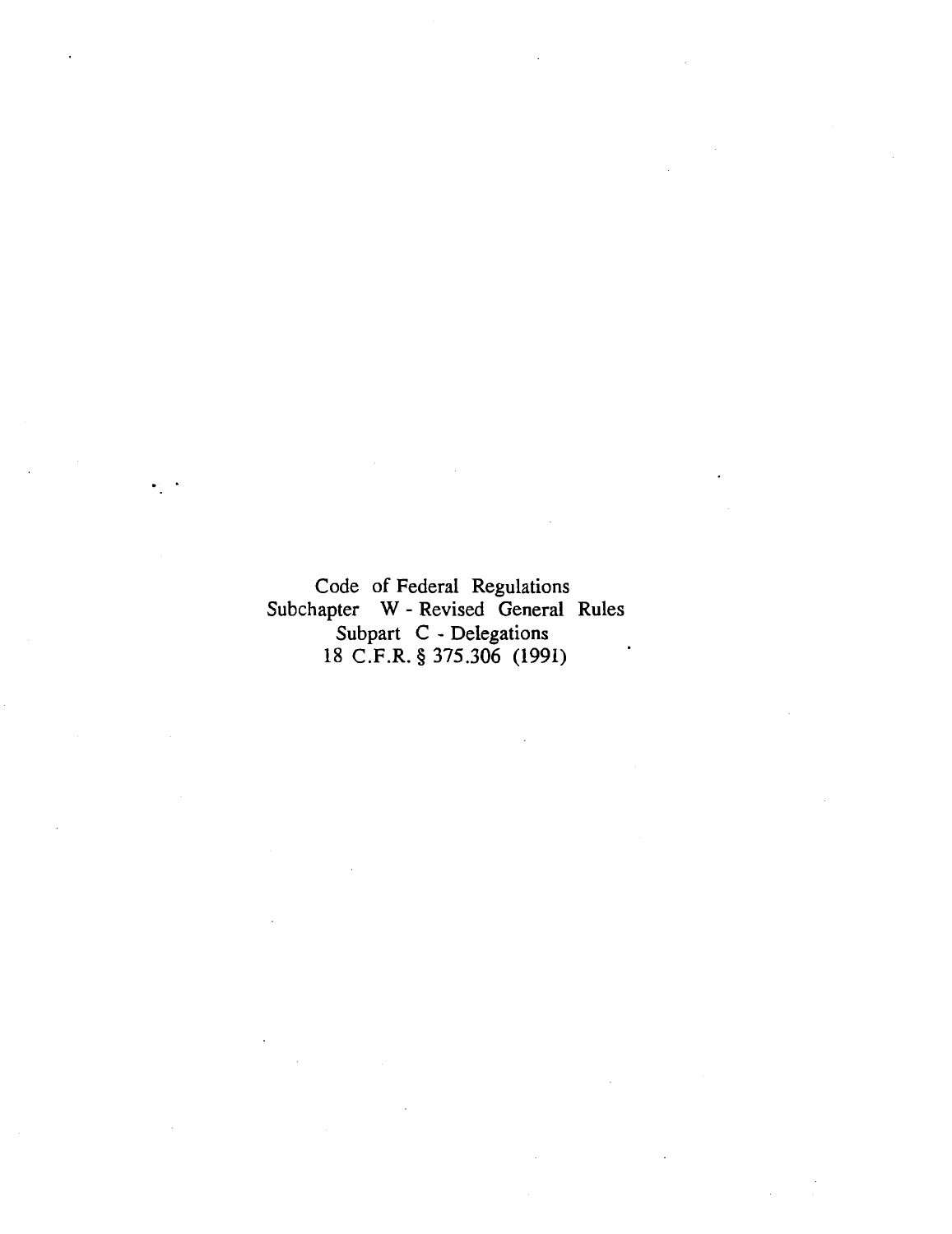Code of Federal Regulations Subchapter W - Revised General Rules Subpart C - Delegations 18 C.F.R. § 375.306 (1991)

Section 375.306 of the Federal Energy Regulatory Commission's Regulations contains certain limited delegations of authority by the Commission to the Oil Pipeline Board. The Commission has authorized the Oil Pipeline Board to:

(a) Dispose of rate filings filed under section 15(7) of the Interstate Commerce Act (ICA) by: (1) declining to suspend and investigate the filing; or (2) suspending and investigating the rate filings; or (3) discontinuing a proceeding where the proposed rate has been cancelled, but only prior to the submission of evidence in the proceeding.

(b) Issue valuation reports pursuant to section 19(a) of the ICA in matters which do not involve the taking of testimony at a public hearing.

(c) Act on matters arising under section 4 of the ICA which concern long and short haul charges where the oil pipeline is in competition with water transportation routes.

(d) Grant special permission or other permissible waivers of rules for filing tariffs under section 6(3) of the ICA. Section 6(3) requires thirty days notice to the Commission and public before a proposed rate filing can become effective.

(e) Act on matters arising under section 6(6) of the ICA. This section relates to the form and manner in which tariffs required to be filed shall be published, filed, and posted.

(f) Act on matters arising under sections 20(1), 20(2), 20(3}, 20(4}, and 20(5) of the ICA. These sections relate to reports, records and accounts which oil pipeline carriers are required to keep and which are subject to inspection by the Commission or its agents at any time. These matters include the prescription of a uniform system of accounts, rates, depreciation and forms for the keeping of these accounts.

(g) Act on matters arising under section 20(11) of the ICA. That section concerns the liability of the initial and delivery carrier for a loss, the limitation of that liability, and the notice and filing of a claim for a loss; but only insofar as these matters relate to applications for authority to establish released rates and ratings that have not involved the taking of testimony at a public hearing, or the submission of evidence by opposing parties.

(h) Determine whether· the investigation of suspended tariff schedules should be set for oral hearing before an Administrative Law Judge.

(i) Certify to the full Commission any matter which it believes the Commission should consider.

G) Deny or accept, in whole or in part, petitions for waiver of annual charges.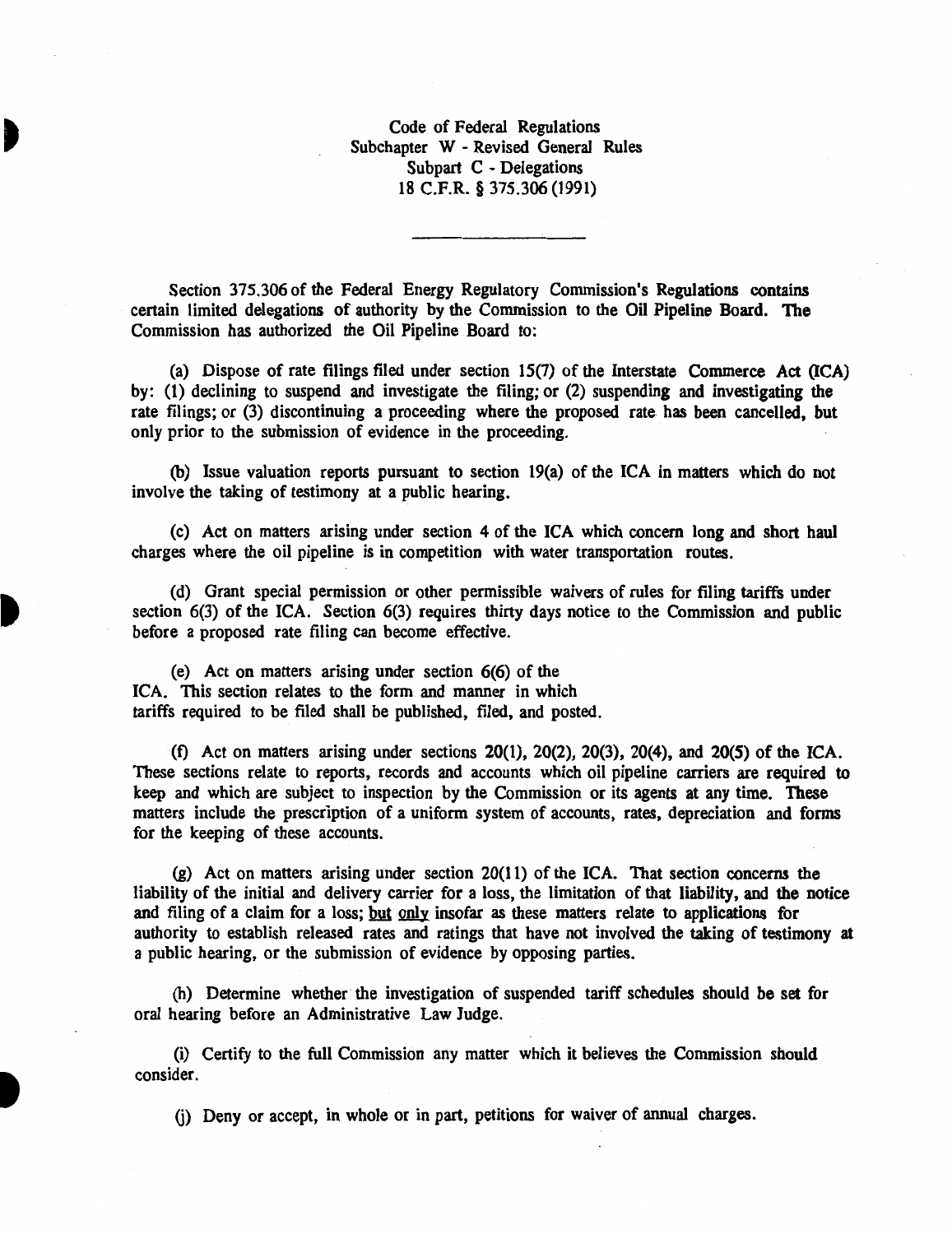# Subchapter W-Revised General Rules  $[$  1 28,500 $]$

#### Part

- 375 The Commission.
- 376 Organization. mission. and functions; operations during emergency conditions.
- 380 Regulations implementing the National Environmental Policy Act.<br>381 Fees.
- Fees.
- 382 Annual charges.

# **Part 375-The Commission**

#### Subpart A-General Provisions

#### Sec.

375.101 The Commission.

375.102 Custody and authentication of Commission records.

375.103 Official seal.

- 375.104 Transfer of proceedings from other agencies to the Commission.
- 375.105 Filings.

#### Subpart B-Procedures for Sunshine Meetings

#### Sec.

- 375.201 Purpose.
- 375.202 Definitions and limitations on definitions.
- 375.203 Open meetings.
- 375.204 Notice of meetings.

375.205 Closed meetings.

375.206 Procedures to close meetings.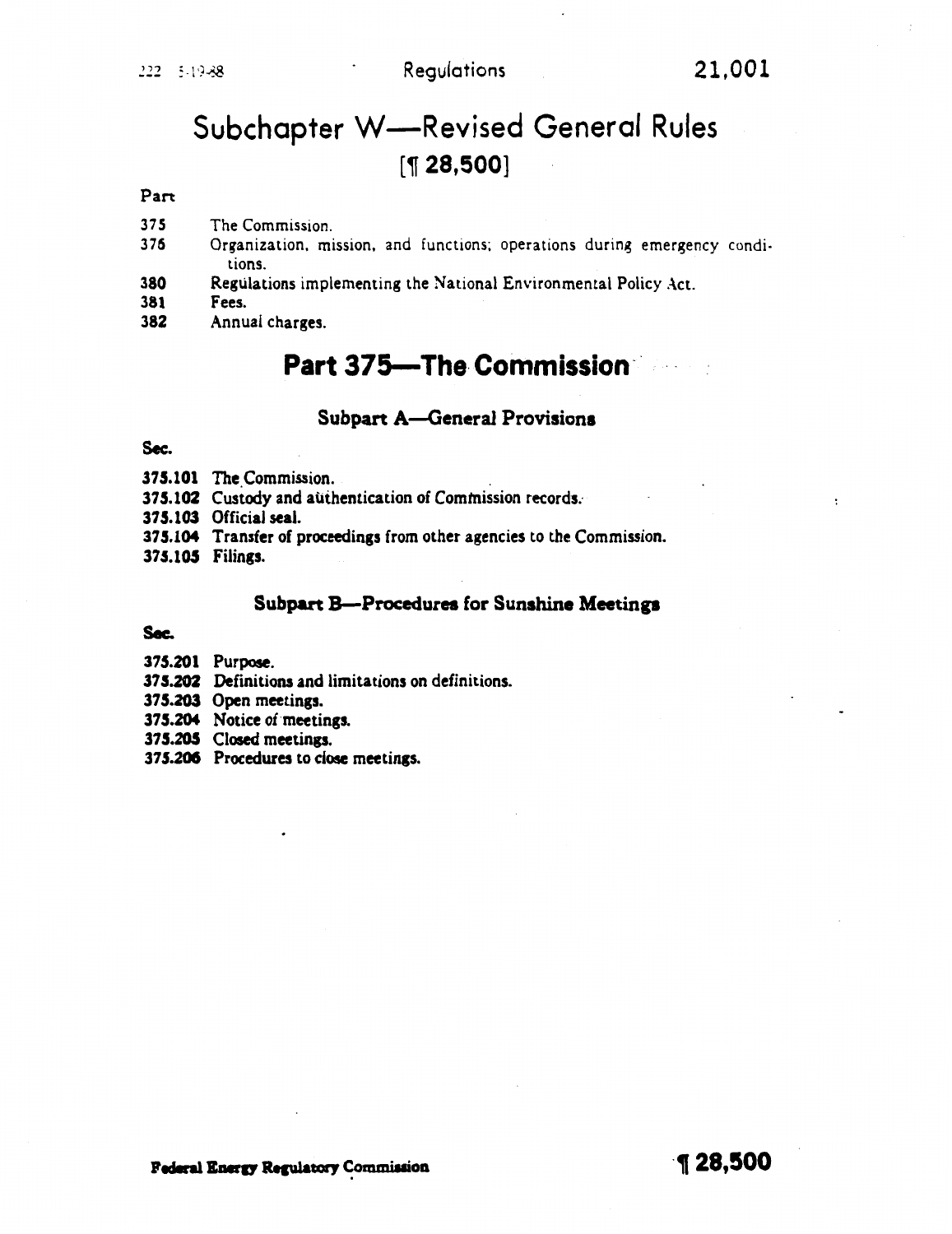#### Subpart C-Delegations

Sec.

375.301 Purpose.

375.302 Delegations to the Secretary.

375.303 Delegations to the Chief Accountant.

375.304 Delegations to the Chief Administrative Law Judge.

375.305 Delegations to the Solicitor.

375.306 Delegations to the Oil Pipeline Board.

375.307 Delegation to the Director of the Office of Pipeline and Producer Regulation.

375.308 Delegations to the Director of.the Office of Electric Power Regulation.

375.309 Delegations to the General Counsel.

375.310 Delegations to the Director of the Office of Economic.Policy.

375.311 Delegations during emergency conditions.

375.312 Delegations to the Director of the Division of Public Information.

375.313 Delegations to the Executive Director.

375.314 Delegations to the Director of the Office of Hydropower Licensing.

AUTHORITY: Omnibus Budget Reconciliation Act of 1986, 42 U.S.C. 7178; Electric Consumers Protection Act of 1986, 16 U.S.C. 791a note; Department of Energy Organization Act, 42 U.S.C. 7101-7532, E.O. 12009, 3 CFR 1978 Comp., p. 142; Administrative Procedure Act, 5. U.S.C. 551-557; Federal Power Act, 16 U.S.C. 791-828c, as amended; Natural Gas Act, 15 U.S.C.  $\cdot$ 717-717w, as amended; Natural Gas Policy Act of 1978, 15 U.S.C. 3301-3432; Public Utility Regulatory Policies Act of 1978, 16 U.S.C. 2601 *et seq.*, as amended.

, **28,500** Federal Energy Guidelines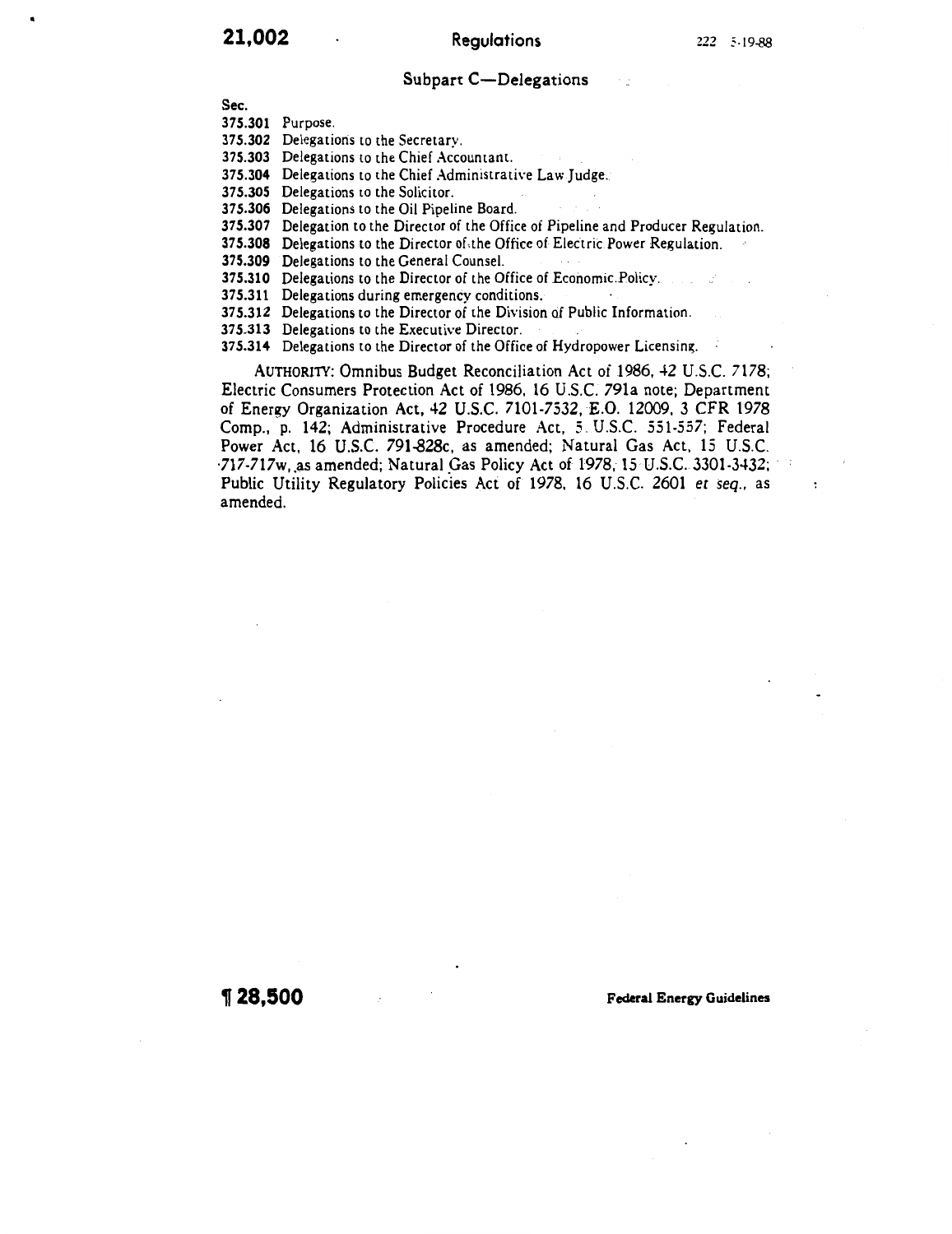# Subpart A-General Provisions

# $[$  1 28,501]

#### § 375.101 The Commission.

(a) *Establishment.* The Federal Energy Regulatory Commission is an independent regulatory commission within the Department of Energy established by section 401 of the DOE Act.

(b) *Offices.* The principal office of the Commission is at 825 North Capitol Street, NE., Washington, D.C. 20426. Regional-offices are maintained at Atlanta, Ga., Chicago, Ill., Fort Worth, Texas, New York, N.Y.; and San Francisco, Calif.

(c) *Hours.* Unless the Chairman otherwise directs, the offices of the Commission are open each day, except Saturdays, Sundays; and Holidays, from 8:30 a.m. to 5:00 p.m.

(d) *Sessions.* The Commission may meet and exercise its powers at any place in the United States. The time and place of meetings of the Commission are announced in advance as provided in§ 375.204.

(e) *Quorum.* A quorum for the transaction of business consists of at least three members present.

(f) *Action by Commissioners or representatives.* The Commission may, by one or more of its members or by such agents as it may designate, conduct any hearing, or other inquiry necessary or appropriate to its functions, except that nothing in this paragraph supersedes the provisions of section 556, of Title 5, United States Code relating to Administrative Law Judges.

.01 45 F.R. 21216 (April 1, 1980).

.05 *Historical record.*-Subsection (a), appearing in 45 F.R. 21216 (4/1/80), effective 3/28/80, was derived from Sectiona 0.1, 0.2, and 3.2.

Subsection (b), appearing in 45 F.R. 21216 (4/1/80), effective 3/28/80, wu derived from Section 0.4(a), the first sentence of Section  $1.1(a)(2)$ , and Section 3.6(a).

Subsection (c), appearing in 45 F.R. 21216  $(4/1/80)$ , effective  $3/28/80$ , was derived from Section 1.1(b).

Subsection (d), appearing in 45 F.R. 21216 (4/1/80), effective 3/28/80, wu derived from Section 1.1(c).

Subsection (e), appearing in 45 F.R. 21216 (4/1/80), effective 3/28/80, wu derived from Section l.l(d).

Subsection (f), appearing in 45 F.R. 21216 (4/1/80), effective 3/28/80, wu derived from Section 1.l(e).

# [1 28,502]

#### § 375.102 Custody and authentication of Commission records.

(a) *Custody of offical records.* (1) The Secretary shall have custody of the Commission's seal, the minutes of all action taken by the Commission, the transcripts, electronic recordings, or minutes of meetings closed to public observation, its rules and regulations, and its administrative orders.

(2) The Executive Director shall have custody of records of the Commission except records designated in paragraph  $(a)(1)$  of this section.

Federal Energy Regulatory Commission<br>025--26

 $\cdot$  § 375.102 1 28,502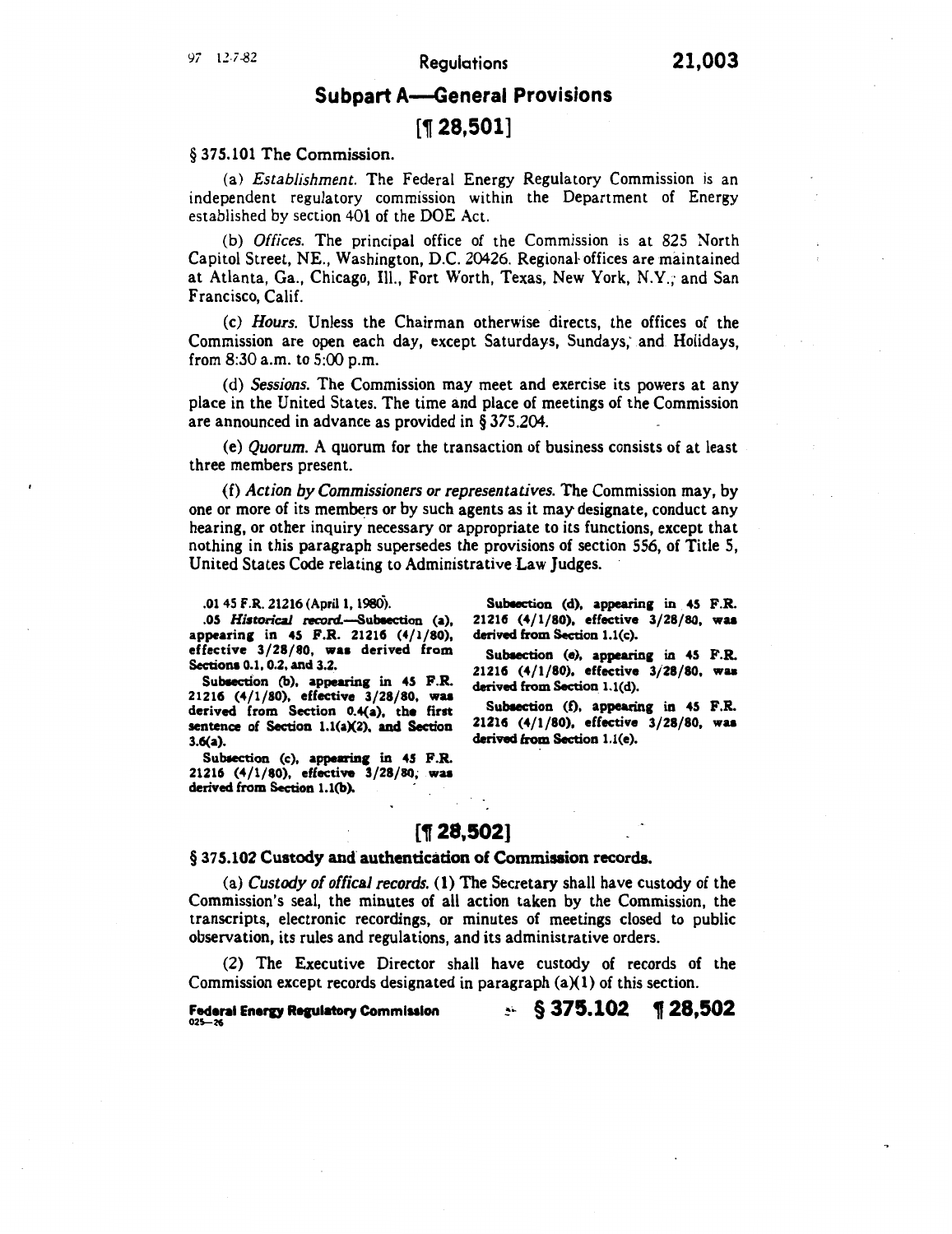(b) *Auchencicacion of Commission action.* All orders and other actions of the Commission shall be authenticated or signed by the Secretary or the Secretary's designee .

. 01 45 F.R. 21216 <April 1. 1980).

.05 Historical record.-Subsection (a), appearing in 45 F.R. 21216 (4/1/80), effctive 3/28/80, was derived from Section 1.2(a).

Subsection (b), appearing in 45 F.R. 21216 (4/1/80), effective 3/28/80, was derived from Section 1.2(b).

# [~ **28,503]**

#### § 375.103 Official seal.

The Commission hereby prescribes as its official seal, judicial notice of which shall be taken pursuant to section  $401(e)$  of the DOE Act, the imprint illustrated below and described as follows:

A circle, the outside border of which shall consist of two concentric circles enclosing the words "Department of Energy" and "Federal Energy Regulatory Commission." Within the inner circle shall appear a stylized eagle with head facing to its right. Its body shall be in the shape of a tapered shield, widest at the top, consisting of nine vertical stripes. The top of the shield contains five equally-spaced light color stars representing the five members of the Commission appointed by the President under Title IV of the DOE Act. Identical stylized wings appear on either side of the shield, each incorporating twenty stylized feathers protruding from a solid color wing-like shape. Below the eagle shall appear five squares, arranged in a horizontal line. Each of these squares shall contain a circle representing an area of the Commission's responsibility. The first square at the left of the line shall include a stylized representation of a pipeline; the second square shall represent a hydroelectric power facility; the third, and center square, shall represent a natural gas flame; the fourth square shall represent a drilling rig; the fifth square shall represent a stylized lightning bolt.



<sup>~</sup>**28,502 § 375.102** ., ... ........ .. .... **Fedenl Eneru Guidelines** 01&-16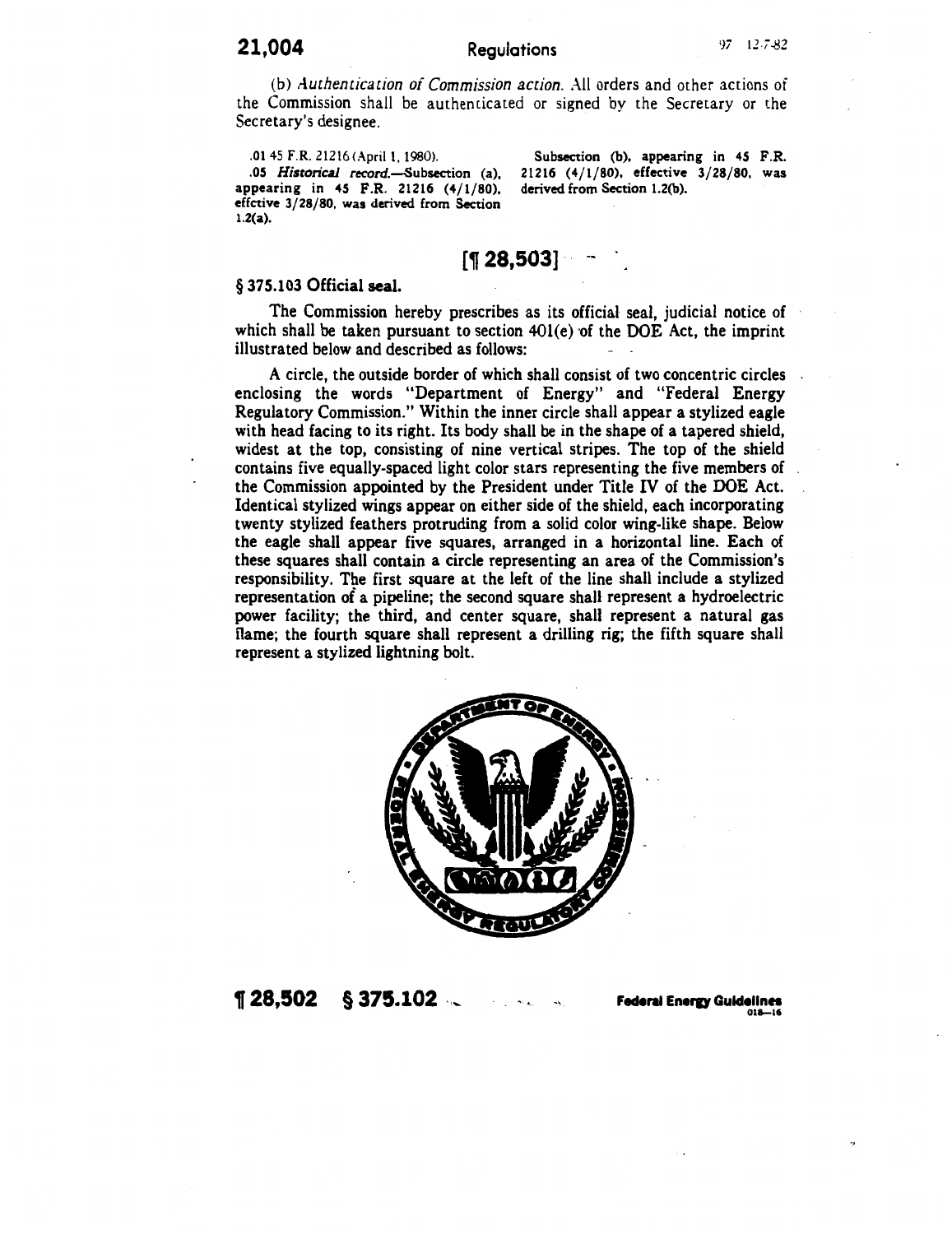.01 45 F.R. 21216 (April 1, 1980). .05 *Historical record.*-Section 375.103 originated in 45 F.R. 21216 (4/1/80), effective 3/28/80.

### $[$  17 28,504 $]$

§ 375.104 Transfer of proceedings from other agencies to the Commisson.

(a) *Transfer of pending proceedings.* Pursuant to the authorization provided in section  $705(b)(2)$ , and the provisions of section  $705(b)(1)$  of the DOE Act, all proceedings and applications pending at the time such Act took effect, before any department, agency, commission;-or component thereof, the functions of which have been transferred to the Commission by the Act, have been transferred in accordance with the joint regulations issued by the Commission and the Secretary of Energy on October 1, 1977. Those joint regulations appear as an appendix to this section.

(b) *Substitution of Commission for other agencies in court proceedings.*  Pursuant to section 705(e) of the DOE Act, the Commission authorizes the Solicitor of the Commission to file the appropriate pleadings to substitute the Commission for the Interstate Commerce Commision or the Federal Power Commission as necessary in any pending court litigation, responsibility for which is transferred to the Commission.

.01 45 F.R. 21216 (April 1, 1980). effective  $3/28/80$ , was derived from Section 05 Historical record—Section  $375.104$ . 0.3. .05 *Historical record.*-Section 375.104, appeariac ia 45 F.R. 21216 (4/1/80),

### [**1 28,504A**]

#### Appendix to§ 375.104

#### Part 1000—Transfer of Proceedings to the Secretary of Energy and the Federal Energy Regulatory Commlsslon

#### § 1000.1 Transfer of proceedings.

(a) Scope. This part establishes the transfer of proceedings pending with regard to those functions of various agencies which have been consolidated in the Department of Energy and identifies those proceedings which are transferred into the jurisdiction of the Secretary and those which are transferred into the jurisdiction of the Federal Energy Regulatory Commission.

(b) *ProceedingS transferred to the Secretary.* The following proceedings are transferred to the Secretary:

. (1) All Notices of Proposed Rulemaking, pending and outstanding, which have been proposed by the Department of Energy;

(2) All Notices of Inquiry which have been issued by the Department of Energy;

(3) All Requests for Interpretations which have been filed pursuant to 10 CFR Part 205, Subpart F, and on which no interpretation has been issued, with the Office of General Counsel of the Department of Energy;

Federal Energy Regulatory Commission  $v_1$  ·  $\S$  375.104A | 28,504A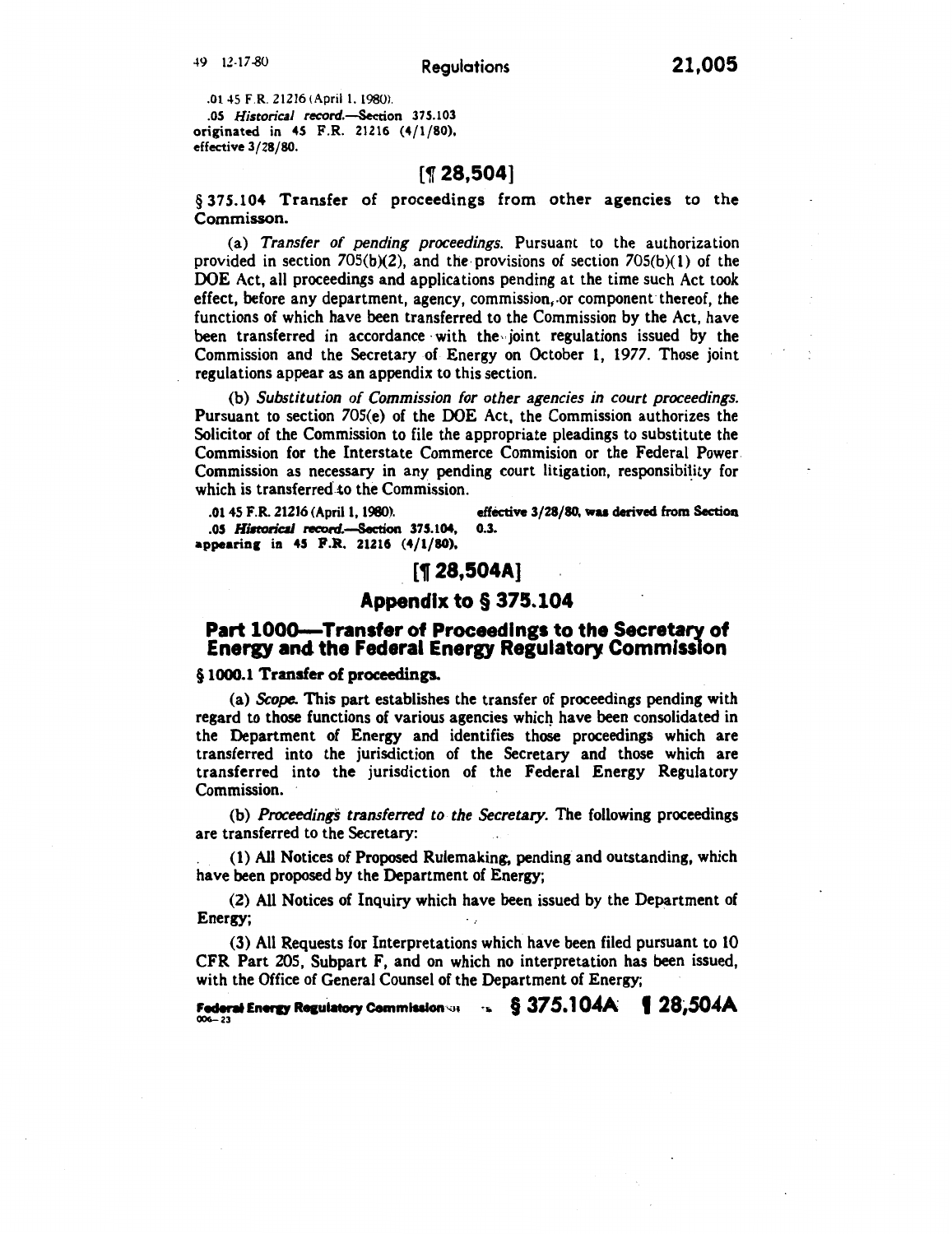# **21,006** Regulations -+9 12-17 *-dl.*

 $(4)$  All Applications for Exception Relief which have been filed pursuant to 10 CFR Part 205, Subpart D. and on which no final decision and order has been issued. with the Office of Exceptions and Appeals of the Department of Energy:

( 5) All petitions for special redress, relief or other extraordinary assistance which have been filed pursuant to 10 CFR Part 205, Subpart R, and on which no order has been issued, with the Office of Private Grievances and Redress of the Department of Energy;

(6) All appeals from Remedial Orders, Exception Decisions and Orders, Intermiteurity issued by the Office of General Counsel, and other agency orders which have been filed pursuant to 10 CFR Part 205, Subpart H, and on which no order has been issued prior to October 1, 1977, with the Office of  $Exc<sub>tr</sub>uons$  and Appeals of the Department of Energy;

(7) All applications for modification or rescission of any· DOE order or interpretation which have been filed pursuant to 10 CFR Part 205, Subpart J, and on which no order has been issued prior to October 1, 1977, with the Office of Exceptions and Appeals of the Federal Energy Administration;

Note.--For a document relating to procedures for natural gas import and export proceedings see 42 FR 61856:.Dec. 7, 1977.. .

(8) All applications for temporary ·stays and stays which have been filed pursuant to 10 CFR Part 205; Subpart I, and on which no order has been issued, with the Office of .Exceptions and Appeals of the Department of Energy;

(9) All applications which have been filed with the Office of Regulatory Programs of the Department of Energy and on which no final order has been issued;

(10) All investigations which have been instituted and have not been resolved by the Office of Compliance of the Department of Energy; :

( 11) All Notices of Probable Violation whicfi have been issued prior to October 1, 1977, by the Office-of Compliance of Department of Energy;

(12) All Notices of Proposed Disallowance which have been issued prior to October 1, 1977, by the Office of Compliance of Department of Energy;

(13) All Prohibition Orders which have been issued pursuant to 10 CFR Part 303 and as to which no Notice of Effectiveness has been issued;

(14) From the Department of the Interior:

(i) The tentative power rate adjustments for the Central Valley Project, California; proposed· on September lZ, 1977 (42 FR 46619; September 16, 1977).

(1 5) From the Interstate Commerce Commission:

(i) Ex Parte No. 308 (Sub-No. 1)-Investigation of Common Carrier Pipelines.

(16) From the Federai Power Commission:

**11 28,!504A §** 375~104A · **F..,.. Energ.GUideiiMa** 

 $022$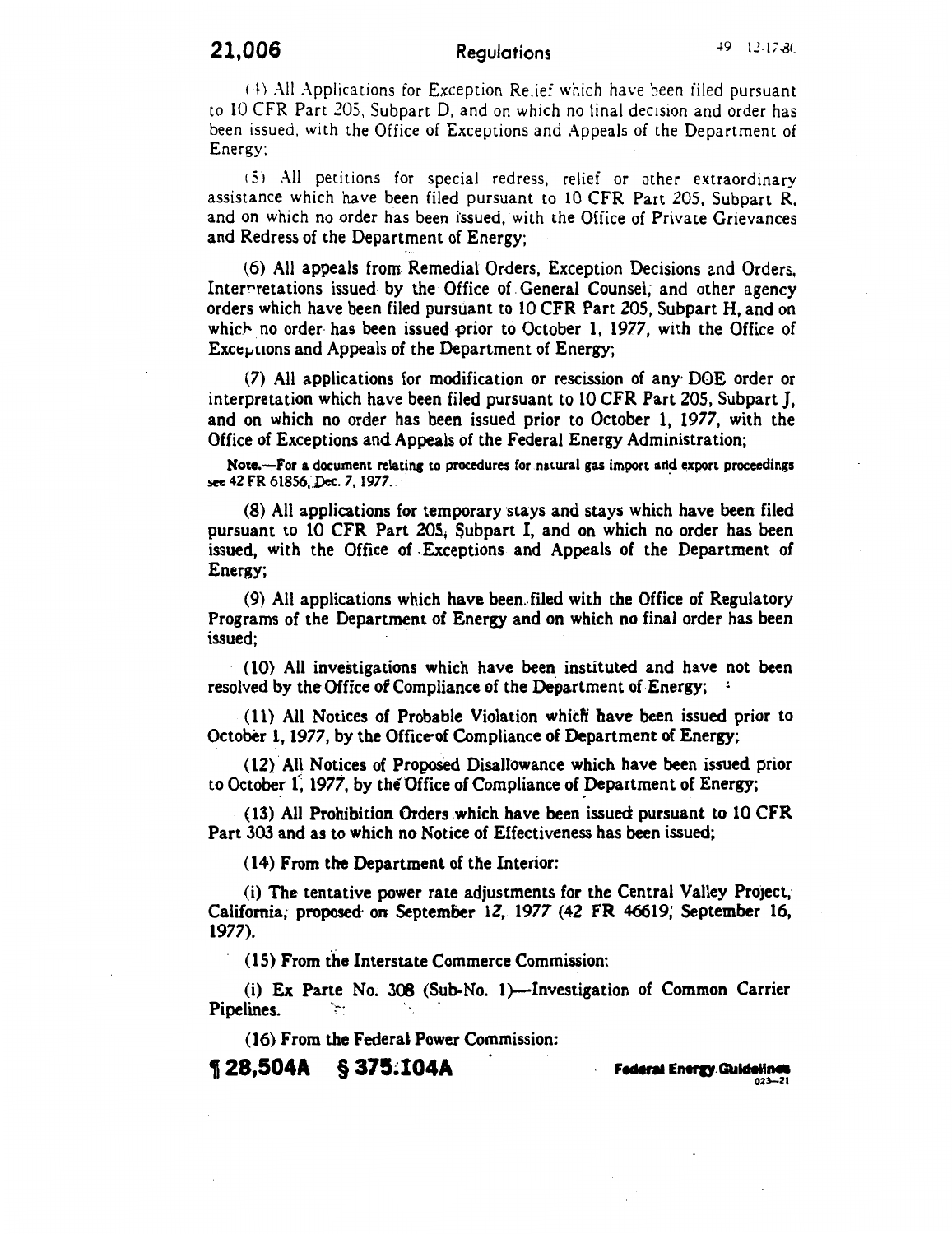.w 12-li-80 . Regulations **21,007** 

(i) Cases:

(A) Northwest Pipeline Corporation, Docket No. CP75-340.

(B) Midwestern Gas Transmission Co., Docket No. CP77-458, *eta/.* 

(C) St. Lawrence Gas Company, Docket No. G-17500.

(D) U.S.D.I. Bonneville Power Administration, Docket No. E-9563.

(E) U.S.D.I. Southwestern Power Administration, Docket No. E-7201.

(F) U.S.D.I. Southeastern Power Administration, Docket No. E-6957.

(G) Tenneco InterAmerica, Inc., Docket No. CP77-561.

(ii) Applications:

(A) Maine Public Service Co., Docket" No. E-6751, (ERA Docket No.  $IE-78-1$ ).

(B) Northern States Power Co., Docket No. E-9589, (ERA Docket No. IE-78-2).

(C) Arizona Public Service Co., Docket No. IT-5331, (ERA Docket No. IE-78-3).

(D) Niagara Mohawk Power Corp., Docket No. E-7022, (ERA Docket No. IE-77-6).

(E) Maine Public Service Co., Docket No. IT-6027, (ERA Docket No. PP-12).

(F) Boise Cascade, Docket No. E-7765, (ERA Docket No. PP-52).

(G) Bonneville Power Administration, Docket No. IT-5959, (ERA Docket No. PP-10).

(H) EPR-Oregon (Geothermal Steam Leases).

(I) EPR-Utah (Geothermal Steam Leases).

0) EPR-Idaho (Geothermal Steam Leases).

(K) EPR-Oregon (Geothermal Steam Leases).

(L) EPR-Idaho (Geothermal Steam Leases).

(iii). Rulemakings:

(A) Implementation of Sections 382(b) and 382(c) of the Energy Policy and Conservation Act of 1975. Docket No. RM77-3.

(B) New Form Nos.:

151, Docket No. RM76-19.

153, Docket No. RM76-27.

154, Docket No. RM76-33.

156, Docket No. RM76-32.

157, Docket No. RM76-21.

158, Docket No. RM76-31.

159, Docket No. RM76-23.

160, Docket No. RM76-20.

**Federal Energy Regulatory Commission** 

§ **375.104A , 28,504A**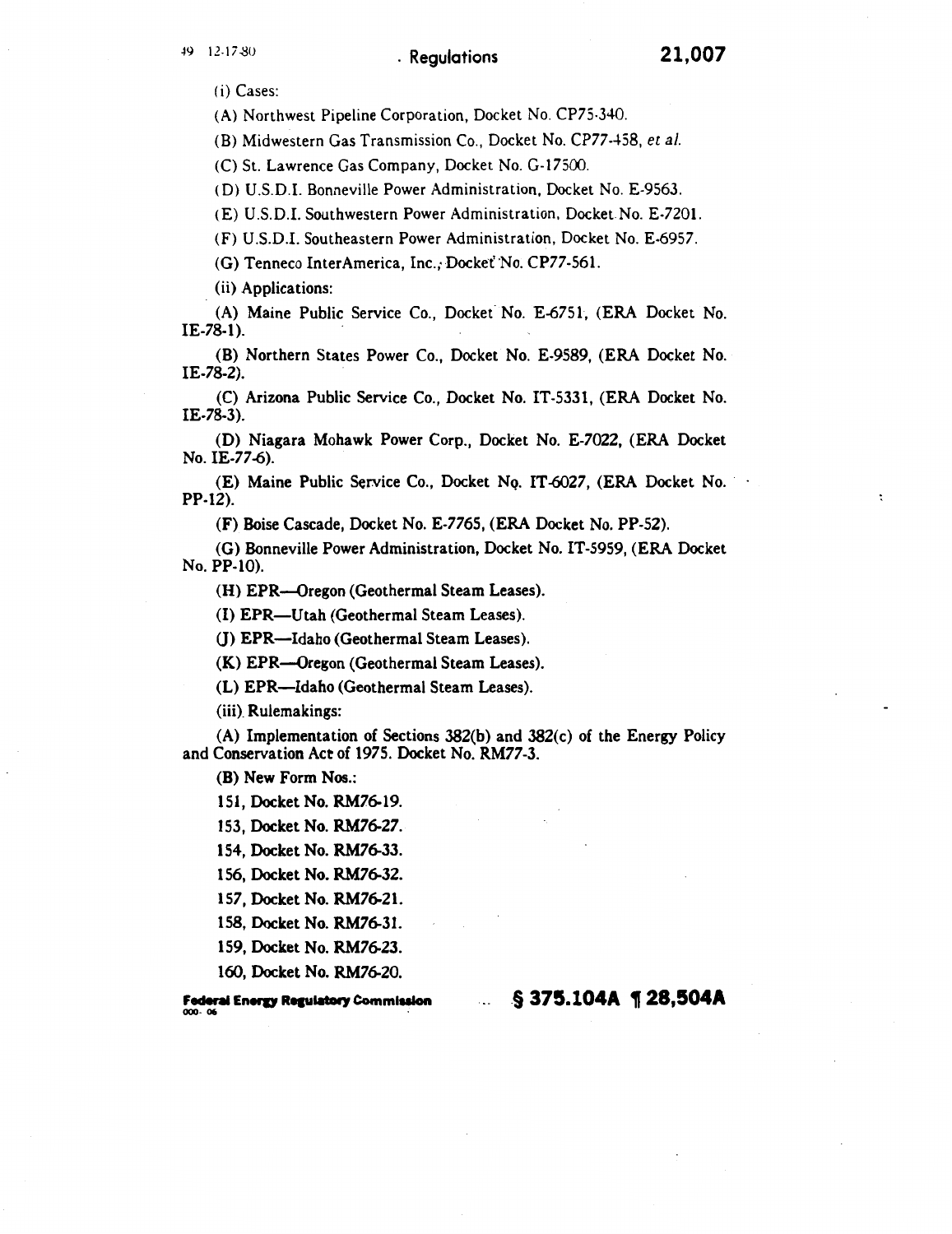161. Docket No. RM76-26.

162. Docket No. RM76-34.

155, Docket *No.* RM76-28.

163, Docket No. RM76-30.

164, Docket No. RM76-25.

(C) Procedures for the Filing of Federal Rate Schedules Docket No. RM-77-9.

(iv) Project withdrawals ahd power site revocations:

(A) Project 1021, 1226, 1606, and 1772-(Wyoming)--U.S. Forest Service (Applicant).

(B) Project Nos. 1021, 1226, 1606, and 1772-(Wyoming)--U.S. Forest Service (Applicant).

 $(C)$  Project Nos. 220 and 691—(Wyoming)—Cliff Gold Mining Co. (Applicant for P-691) The Colowyo Gold Mining Co. (Applicant for P-220).

(D) Project No. 1203—(Wyoming)—F.D. Foster (Applicant).

(E) Project No. 1241—(Wyoming)—F.B. Hommel (Applicant).

 $($ F) Project No. 847—(Oregon)—H.L. Vorse (Applicant).

(G) Project No. 907—(Colorado)—S.B. Collins (Applicant).

(H) Project No. 941-(Colorado)--Marian Mining Company (Applicant).

(I) Project Nos. 347 and 418-(Colorado)--Jones Brothers (Applicant for P-347) Frank Gay et al. (Applicant for P-418).

(J) Project Nos. 373, 521, 937, 1024, 1415, 1546, 1547, and 1025- $($ ) $-$ U.S. Forest (Applicant).

(K) Project No. 163-(Colorado)-James F. Meyser and Edward E. Drach (Applicants).

(L) Project Nos. 385, 445, 506, 519, 1220, 1296, 1418, 1519, 1576, 1615, 1616, 1618, 1678, 1682, and 1750-(Colorado)-U.S. Forest Service (Applicant).

 $(M)$  DA-117—(Alaska)—Bureau of Land Management (Applicant).

(N) Project No. 114--(Alaska)---Elizabeth H. Graff et al. (Applicant).

(O) DA-222—(Washington)—Bureau of Land Management (Applicant).

(P) DA-562-(Oregon)-U.S. Geological Survey (Applicant).

(Q) DA-601-(Idaho)---Bureau of Land Management (Applicant).

 $(R)$  DA-509—(Colorado)—Fed. Highway Admin. (Applicant).

(S) DA-616—(Idaho)—U.S. Forest Service (Applicant).

(T) DA-1-(South Carolina)--U.S. Forest Service (Applicant).

(U) DA-1116-(California)---U.S. Geological Survey (Applicant).

(V) DA-154--(Arizona)---U.S. Geological Survey (Applicant).

**I 28,504A § 375.1 O.AA .**. ,\_.,.. **Enerv Guidelines.** 01~19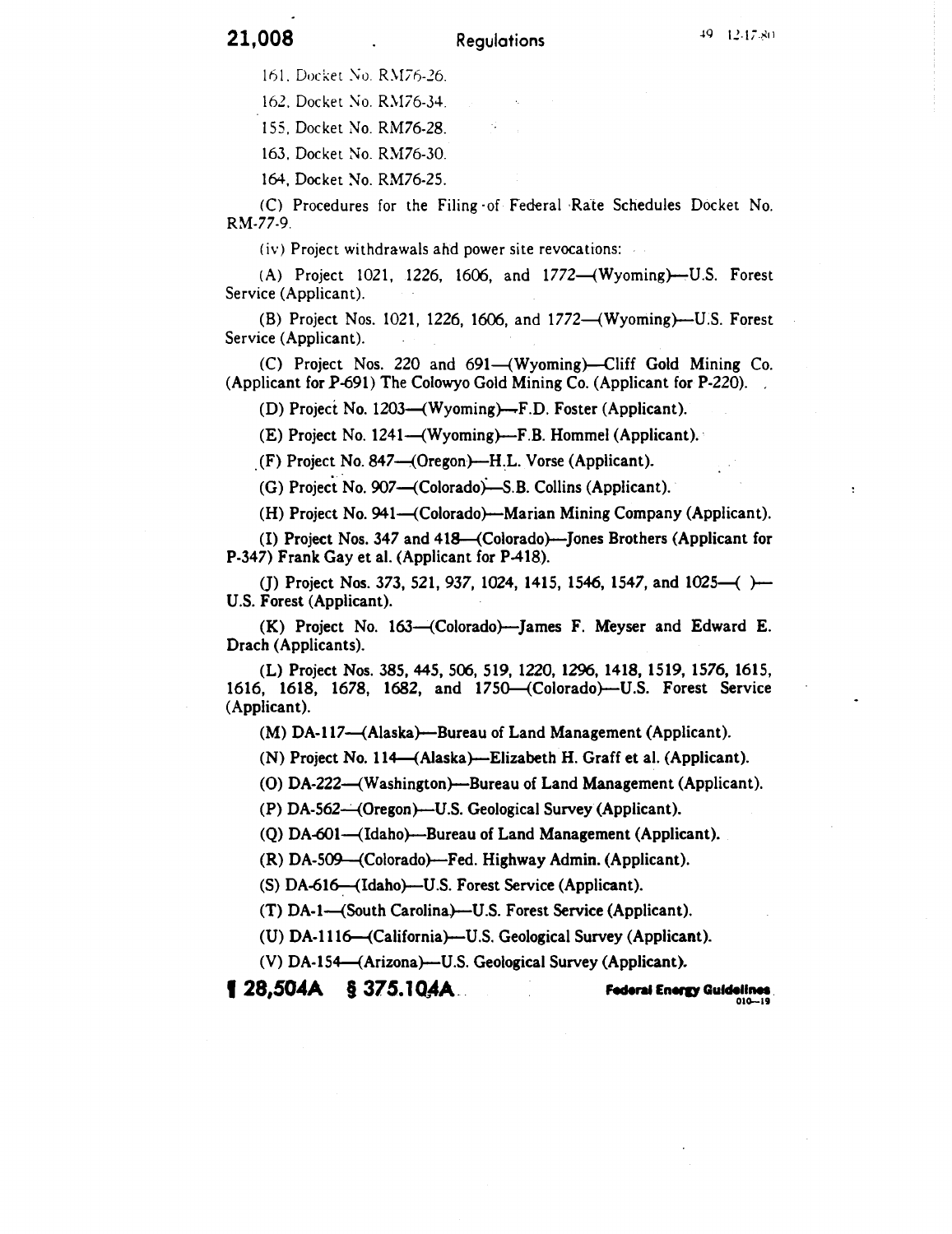(W) DA-1098---- California )--- Merced Irrigation District (Applicant).

(c) *Proceedings transferred to the Commission.* There are hereby transferred to the jurisdiction of the Federal Energy Regulatory Commission the following proceedings:

( l) From the Interstate Commerce Commission:

(i) Ex Parte No. 308-Valuation of Common Carrier Pipelines.

(ii) I&S 9164-Trans Alaska Pipeline System-Rate Filings (including I&S 9164 (Sub-No. 1), NOR 36611, NOR 36611 (Sub-No. 1), NOR 36611 (Sub-No. 2), NOR 36611 (Sub-No. 3), NOR 36611 (Sub-No. 4)).

(iii) I&S 9089-General Increase, December 1975, Williams Pipeline Company.

(iv) I&S 9128-Anhydrous Ammonia, Gulf Central Pipeline Company.

(v) NOR 35533 (Sub-No. 3)-Petroleum Products, Southwest & Midwest Williams Pipeline.

(vi) NOR 35794-Northville Dock Pipeline Corp. et al.

(vii) NOR 35895-Inexco Oil Company v. Belle Fourche Pipeline Co. et al.

(viii) NOR 36217-Department of Defense v. Interstate Storage & Pipeline Corp.

(ix) NOR 36423-Petroleum Products Southwest to Midwest Points.

(x) NOR 36520-Williams Pipeline Company-Petroleum Products Midwest.

(xi) NOR 36553-Kerr-McGee Refining Corporation v. Texoma Pipeline Co.

(xii) Suspension Docket 67124-Williams Pipeline Co.-General Increase.

(xiii) Valuation Docket 142-3-Williams Pipeline Company (1971-1974 inclusive).

(2) To remain with the Commission until forwarding to the Secretary:

The following proceedings will continue in effect under the jurisdiction of the Commission until the timely filing of all briefs on and opposing exceptions to the initial decision of the presiding Administrative Law Judge, at which time the Commission shall forward the record of the proceeding to the Secretary for decision on those matters within his jurisdiction:

(i) *El Paso Eastern Co., eta/.,* Docket No. CP 77-330, *eta/.* 

(ii) *Tenneco Atlantic Pipeline Co., et al., Docket No. CP 77-100, et al.* 

(iii) *Distrigas of Massachusetts Corp., et al.,* Docket No. CP 70.196, *et al.* 

(iv) *Distrigas of Massachusetts Corp., eta/.,* Docket No. CP 77-216, *eta/.* 

(v) *Eascogas LNG, Inc., et al.,* Docket No. CP 73-47, *et al.* 

**Federal Energy Regulatory Commission**  $\frac{023}{19}$ § **375.104Ai I 28,504A**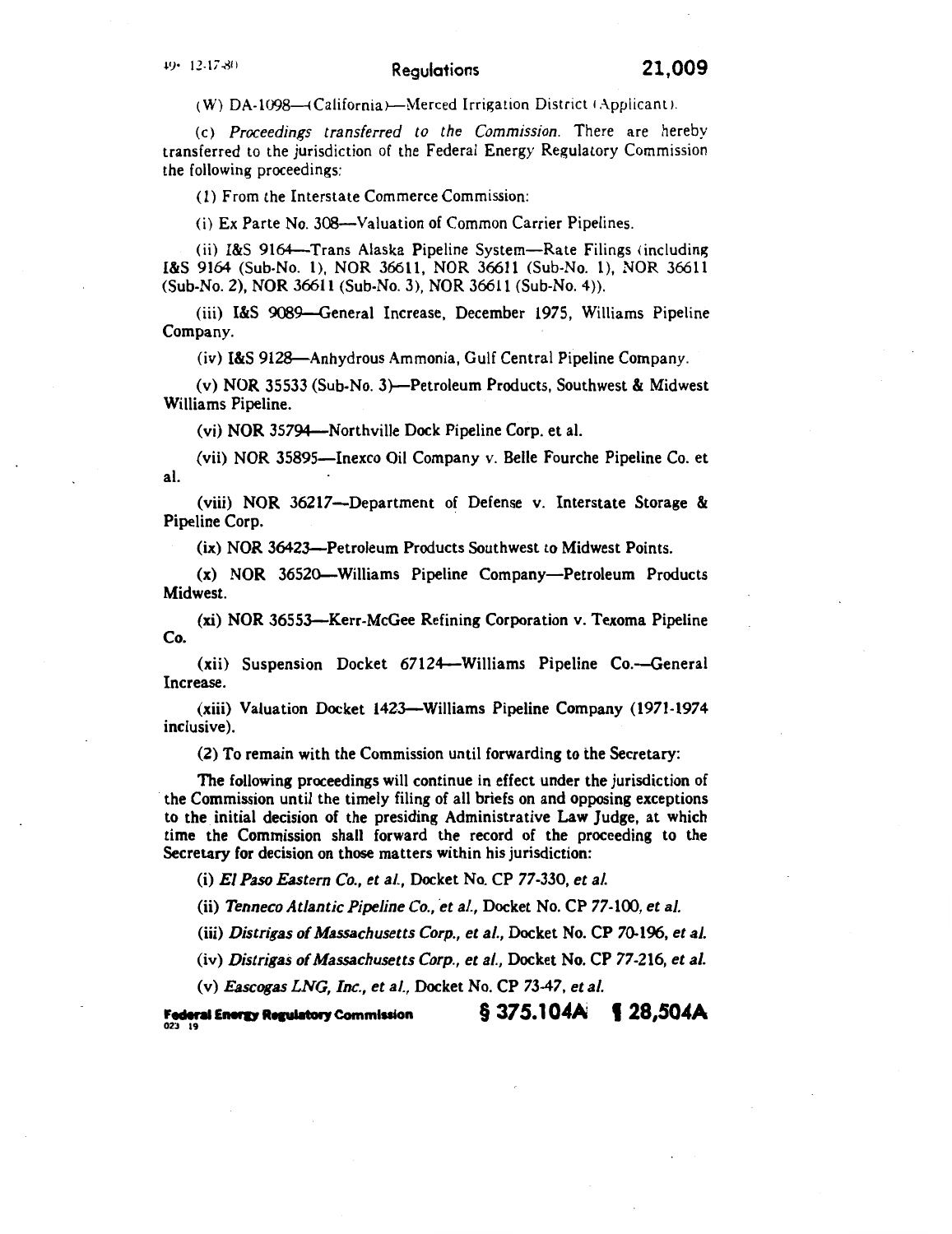# **21,010** Regulations l'l . 1.!-1 ;- l<i!

<sup>1</sup>\"i • *Paciiic Indonesia* LVG *Co., et a/ ..* Docket ~o. CPi -l-160. *et* J/ .. (except as provided in paragraph  $(c)(3)$  of this section).

!3) The Amendment to Application of Western LNG Terminal Associates. filed on November 11, 1977, in *Pacific Indonesia LNG Co .. eta/.,*  FPC Docket No. CP74-160, et al., ERA Docket No. 77-001-LNG, is transferred to the jurisdiction of the Commission until timely filing of all briefs on and opposing exceptions to the Initial Decision of the presiding Administrative Law Judge op that Amendment, at which time the Commission shall forward a copy of the record of that proceeding to the Secretary of Energy for decision on those matters within his jurisdiction. (If the Commission waives the preparation of an initial decision, the Commission will forward a copy of the record after completion of the hearing, or after the timely filing of any briefs submitted to the Commission, whichever occurs later.)

(d) *Residual clause.* All proceedings (other than proceedings described in paragraphs (b) and (c) of this section) pending with regard to any function of the Department of Energy, the Department of the Interior, the Department of Commerce, the Department of Housing and Urban Development, the Department of Navy, and the Naval Reactor and Military Applications Programs which is transferred to the Department of Energy (DOE) by the DOE Organization Act, will be conducted by the Secretary. All proceedings (other than proceedings described in paragraphs (b) and (c) of this section) before the Federal Power Commission or Interstate Commerce Commission will be conducted by the Federal Energy Regulatory Commission.<br>(Department of Energy Organization Act, Pub. L. 95-91; EO 12009, 42 FR 46267)

(42 FR 55534, Oct. 17, 1977, as amended at 43 FR 21434, May 18, 1978; 43 FR 21658, May 19, 1978)

(b) *Filings in connection with functions transferred to the Commission.*  All persons required to file periodic or other reports with any agency or commission whose functions are transferred under such Act to the Commission shall file such reports which relate to those transferred functions with the Secretary. The Commission hereby continues in effect all previously-approved forms for making periodic or other reports.

(c) *Where to make filings.* All filings of documents with the Commission shall be made with the Secretary. The address for filings to be made with the Secretary is: Secretary, Federal Energy Regulatory Commission, 825 N. Capitol St., N.E., Washington, D.C. 20426. Where a document to be filed with the Secretary is hand-delivered, it shall be submitted to Room 3110, 825 North Capitol Street, N.E., Washington, D.C. 20426. Documents received after regular business hours are deemed to have been filed on the next regular business day.

. 01 45 F.R. 21216 (April I, 1980) . .05 Historical record.-The Appendix originated in 45 F.R. 21216 (4/1/80), effective  $3/28/80$ .

# **I** *28,504A* **§ 375.104A Federal Eneru Guidelines** 034-22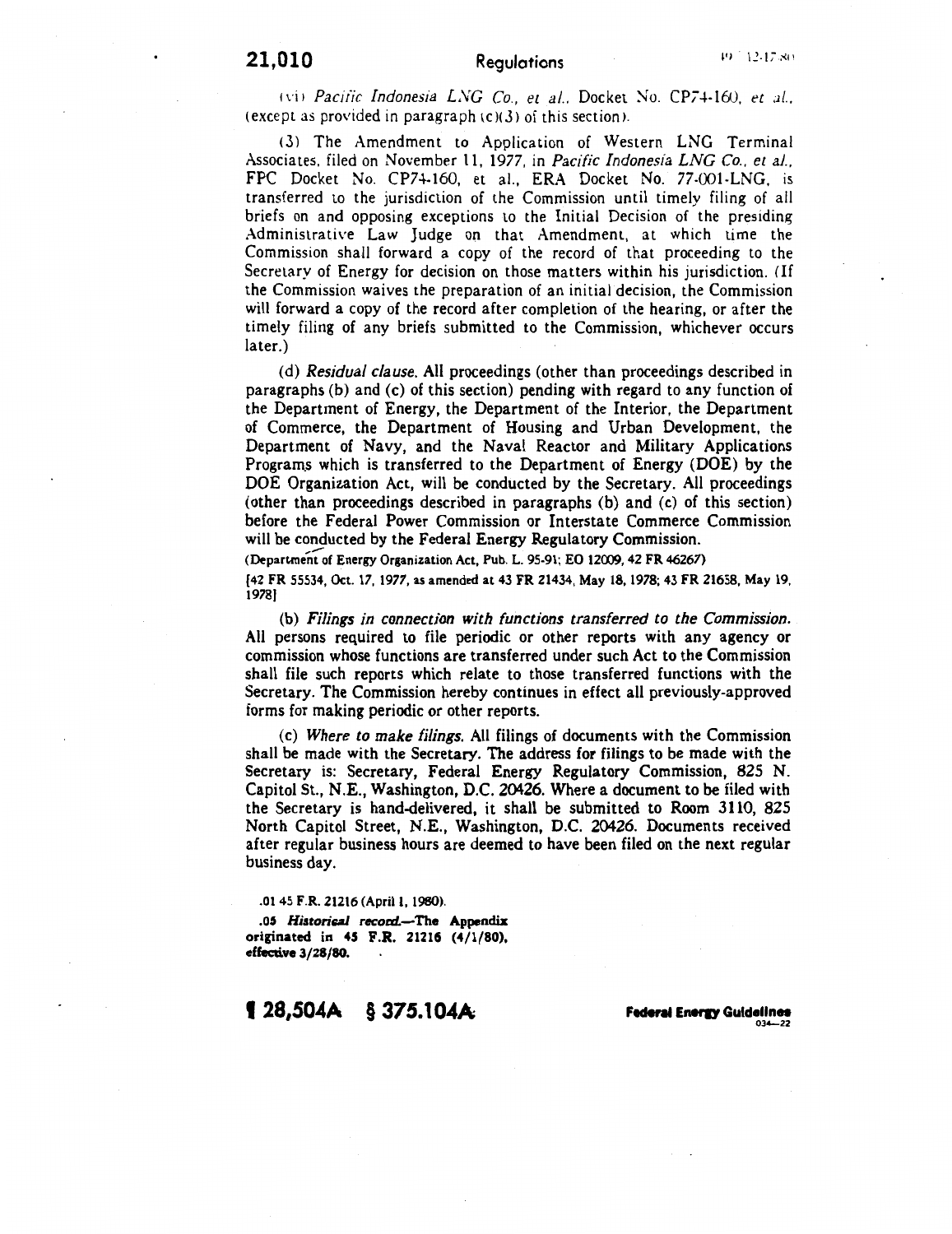# [~ **28,505]**

#### § 375.105 Filings.

(a) *Filings in pending proceedings.* All filings in proceedings referred to in § 375.104 shall be made with the Secretary.

÷.

#### . 0145 F.R. 21216(April1,1980).

.OS *Historical* record.-Subsection (a), appearing in 45 F.R. 21216 (4/1/80), effective 3/28/80. was derived from Section 0.4(c).

Subsection (b), appearing in 45 F.R. 21216 (4/1/80), effective 3/28/80, was derived from Section 0.4(b).

Subsection (c), appearing in 45 F.R. 21216 (4/1/80), effective 3/28/80, was derived from Sections 0.4(b), (d), (e), (f), (g), and (i), and 1.2(c).

[The next page is 21,023.)

**Federal Energy Regulatory Commission 8 875.105 1 28,505**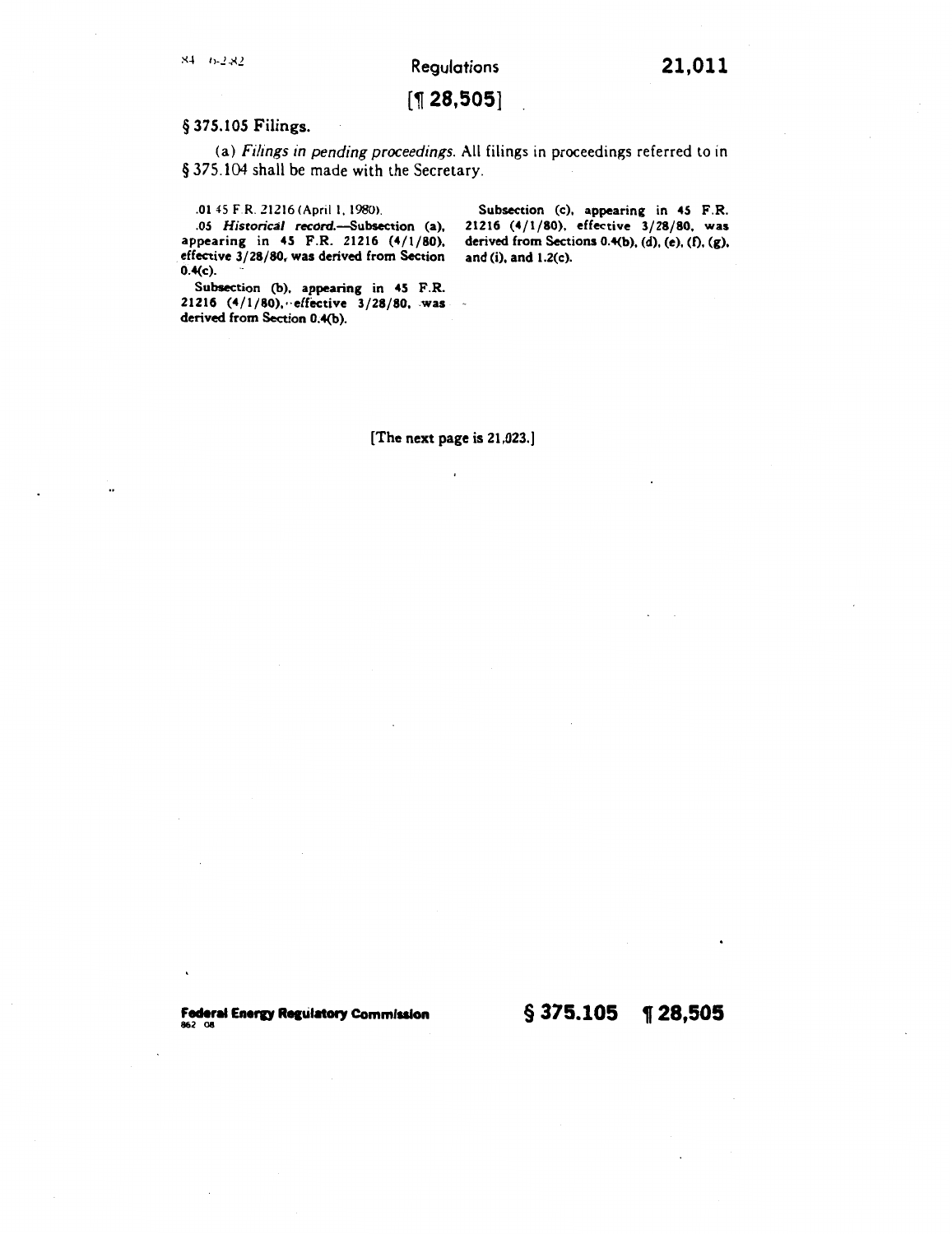#### **21,046** Regulations *222* ~-19-88

(a) The Commission authorizes the Chief Administrative Law Judge, and the Administrative Law Judge designated to preside at a particular hearing, to exercise the power granted tu a Pre;iding Officer by the Cummis sion's rules of practice and procedure, particularly Part 385, particularly § 385.504 of this chapter.

(b) The Chief Administrative Law Judge is further authorized to designate presiding uificers for proceedings under Subparts I and J of Part 383 of this chapter. who ;hall have all the authorities and duties vested in presiding officers by those rules and other applicable rules in conducting proceedings pursuant to sections  $503(c)$  and  $504(b)(1)$  of the Department of Energy Organization Act, 42 U.S.C. 7193(c) and 7194(b)(1) (1982).

(c) The Chief Administrative Law Judge is further authorized to deny or grant. in whole or in part, petitions for waivers of fees prescribed in § § 381.303 and 381304 of this chapter in accordance with § 381.106 of this chapter.

Section 375.304, appearing in 50 F.R. 48181 (11/22/85), effective 11/13/85, read as follows until its amendment in 53 F.R. 16058 (5/5/88), effective 4/5/88:

§ 375.304 Delegations to the Chief Administrative Law Judge.

(a) The Commission authorizes the Chief Administrative Law Judge, and the Adminis-

trative Law Judge designated to preside at a particular hearing, to exercise the power granted to a Presiding Officer by the Commission's rules of practice and procedure, particularly Part 385, particularly § 385.504 of this chapter.

(b) For those proceedings pending under Subpart E of Part 385, the Chief Administrative Law Judge may consolidate for hearing two or more proceedings on any or all issues. sever two or more proceedings or issues in a proceeding, and extend any close-of-record date ordered by the Commission in a proceeding.

(c) The Chief Administrative Law Judge is further authorized to designate presiding officers for proceedings under Subparts I and J of Part 385 of this chapter, who shall have all the authorities and duties vested in presiding officers by those rules and other applicable rules in conducting proceedings pursuant to sections  $503(c)$  and  $504(b)(1)$  of the Department of Energy Organization Act, 42 U.S.C. 7193(c) and 7194(b)(1) (1982).

(d) The Chief Administrative Law Judge is further authorized to deny or grant, in whole or in part, petitions for waivers of fees prescribed in § § 381.303 and 381.304 of this chapter in accordance with § 381.106 of this chapter.

# [~ **28,535]**

#### § 375.305 Delegations to the Solicitor.

The Commission authorizes the Solicitor or the Solicitor's designee to:

(a) File with the appropriate court of the United States a certified list of the materials comprising the record of any proceeding which involves the Commission;

(b) Retain appropriate materials; and

(c) Deliver such materials to the court as required.

.01 45 F.R. 79024 (November 28, 1980).

.05 Historical record.-Section 375.305, appearing in 45 F.R. 21216 (4/1/80), effec· tive 3/28/80, was derived from Section 3.5(d).

The introductory sentence to Section *315.305,* appearing in 45 F.R. 21216 (4/1/80), effective 3/28/80, read as follows until its amendment in 45 F.R. 79024 (11/28/80), effective 11/21/80:

The Commission authorizes the Solicitor, or in the Solicitor's absence, the Solicitor's designee to:

#### [~ **28,536]**

#### § 375.306 Delegations to the Oil Pipeline Board.

The Commission authorizes the Oil Pipeline Board to:

~ **28,535 § 375.305** Federal Energy Guidelines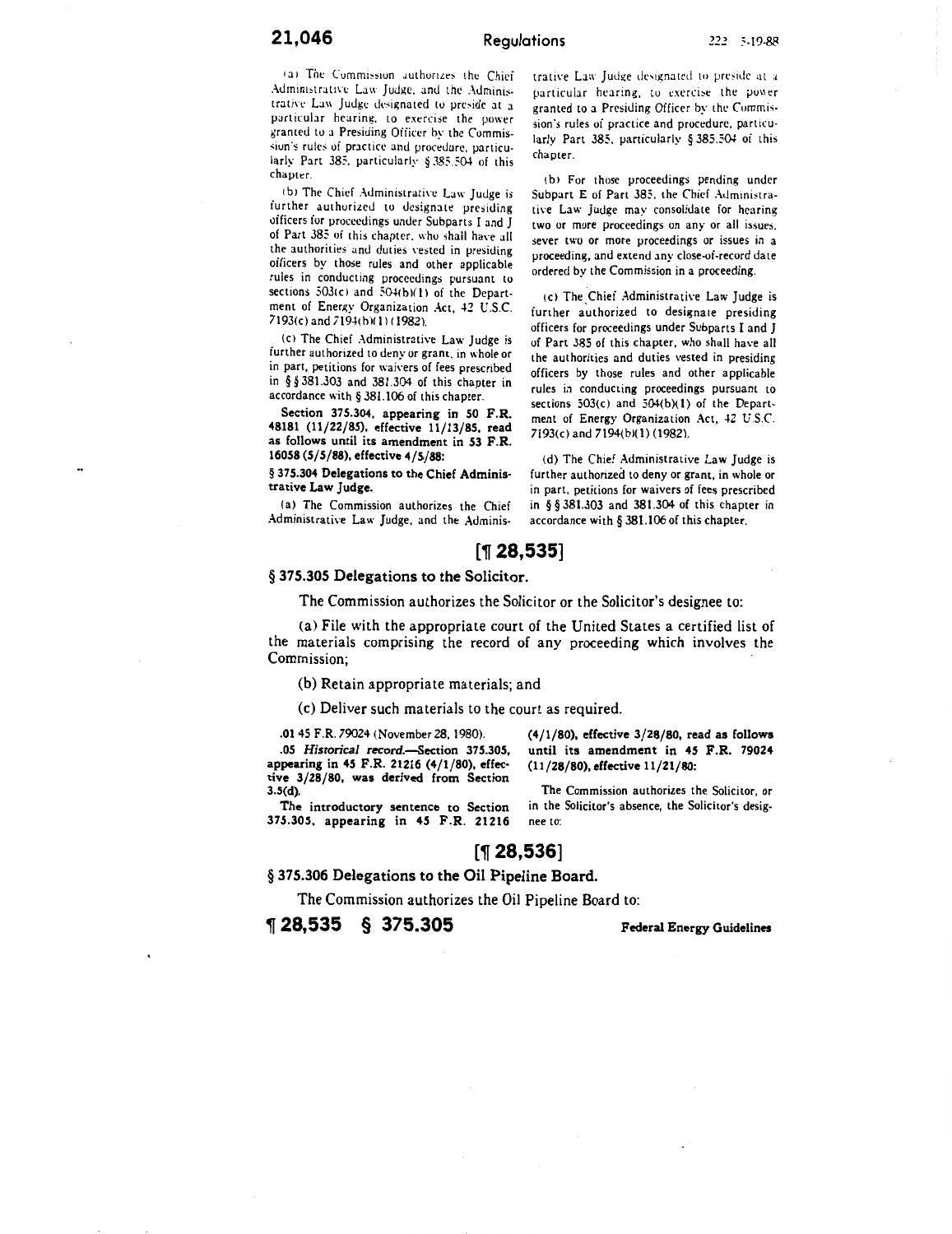(a) Act on all matters arising out of Section  $15(7)$  of the Interstate Commerce Act. 49 U.S.C. 15(7), including but not limited to the authority (i) initially to dispose of these matters. hy declining to suspend a rate or a classification, rule or practice and ordering an investigation; (ii) to suspend and institute investigations into rates, fares, charges, and practices; and  $(iii)$ prior to the submission of evidence, to discontinue any proceeding when the proposed rate, classification, rule or practice has been cancelled.

(b) Issue valuation reports pursuant to Section  $19(a)$  of the Interstate Commerce Act, 49 U.S.C. 19a, in matters which do not involve taking testimony at a public hearing or the submission of evidence by opposing parties in the form of affidavits.

(c) Act on matters arising under section 4 of the Interstate Commerce Act,  $49 \text{ U.S.C. } 4$ , except proceedings made the subject for formal hearing, or matters arising from general increase proceedings.

(d) Grant special permission or other permissible waivers of rules regarding tariffs or schedules under section 6(3) of the Interstate Commerce Act, 49 U.S.C. 6(3), including authorization for the cancellation of suspended tariffs or schedules that have not involved taking testimony at a public hearing or the submission of evidence by opposing parties in the form of affidavits.

(e) Act on matters arising under section 6(6) of the Interstate Commerce Act, 49 U.S.C. 6(6), related to the prescription of regulations concerning the form and manner·in which tariffs required to be filed shall be published, filed, and posted, including the institution of rulemaking proceedings for the purpose of prescribing new or changed regulations, except matters involving taking testimony at a public hearing or the submission of evidence by opposing parties in the form of affidavits.

(f) Act on matters arising under sections  $20(1)$ ,  $20(2)$ ,  $20(3)$ ,  $20(4)$  and 20(5) of the Interstate Commerce Act, 49 U.S.C. 20(1), (2), (3), (4), (5), including prescription of a uniform system of accounts, rates of depreciation for property, and forms for accounts, records, and memoranda kept by oil pipeline carriers.

(g) Act on matters arising under section 20(11) of the Interstate Commerce Act, 49 U.S.C. 20(11), insofar as they relate to applications for authorization to establish released rates and ratings that have not involved taking testimony at a public hearing or the submission of evidence by opposing parties in the form of affidavits.

(h) Determine whether the investigation of suspended tariff schedules should be set for oral hearing before an Administrative Law Judge or handled under the modified procedure as described at Rules 1404 through 1414.

(i) Certify to the full FERC any matter which the Oil Pipeline Board believes should be passed upon by the Commission.

(j) Deny or accept, in whole or part, petitions for waiver of annual charges prescribed in § 382.203 of this chapter in accordance with the standard set forth in § 382.105 of this chapter.

Federal Energy Regulatory Commission **§ 375.306** 128,536